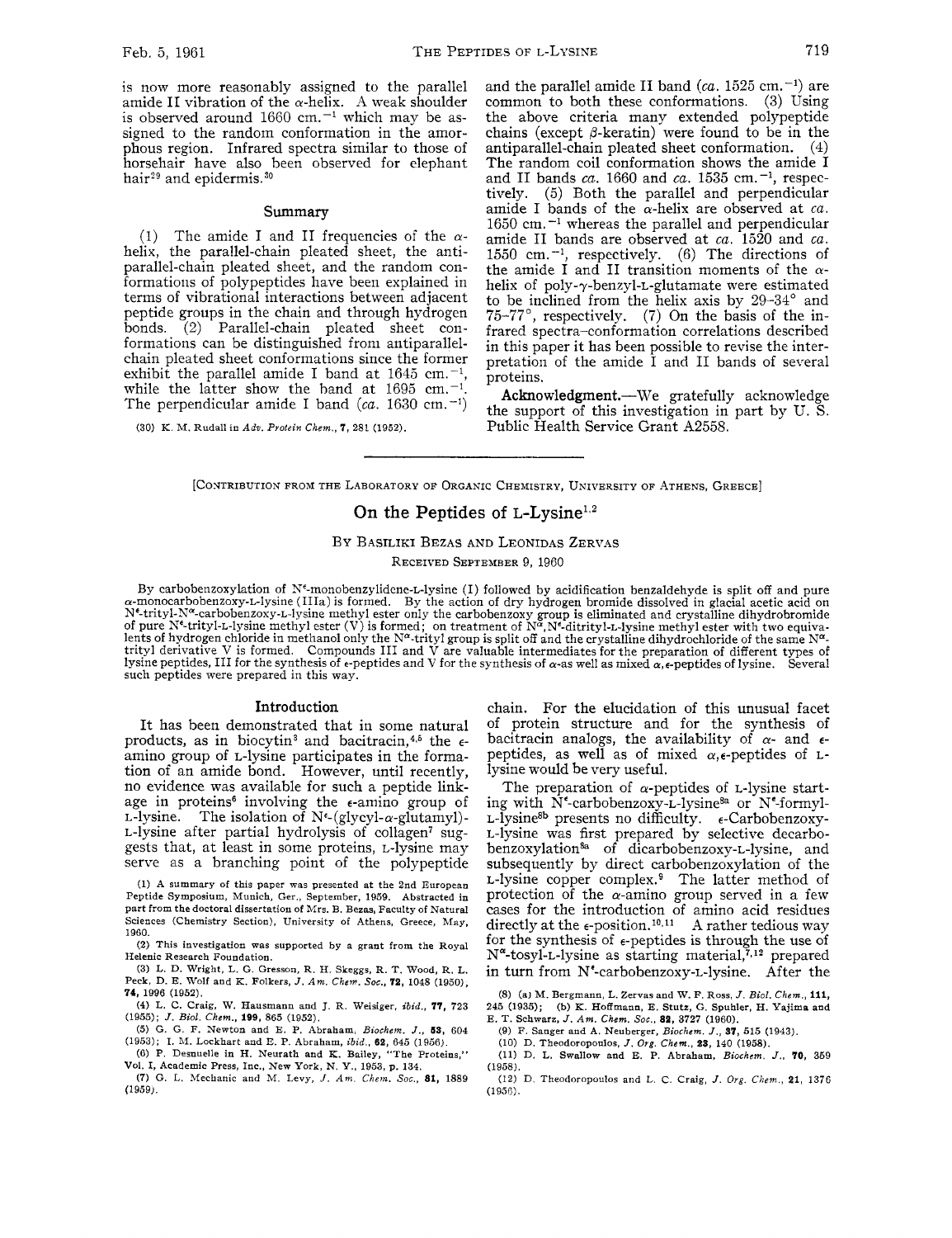incorporation of carbobenzoxylamino acids in the free  $\epsilon$ -position of the tosyl derivative, all the protective groups are removed by reduction with sodium in liquid ammonia. To the author's knowledge, no reports of the synthesis of mixed *a,* €-peptides of L-lysine have appeared.

In the present investigation general methods for the synthesis of  $\alpha$ - and  $\epsilon$ -peptides as well as mixed  $\alpha$ , e-peptides of L-lysine, having different amino acids at the  $\alpha$ - and  $\epsilon$ -positions, are presented. As starting material, monobenzylidene- $L$ -lysine<sup>13</sup> (I), which on the basis of spectroscopic and chemical data seemed to be  $N^2$ -benzylidene derivative,<sup>14</sup> was used. By carbobenzoxylation of I in alkaline solution for  $5-6$  minutes at  $-5$  to  $-10^{\circ}$  followed by solution for  $5-6$  minutes at  $-5$  to  $-10^{\circ}$  followed by acidification, benzaldehyde was split off and a pure monocarbobenzoxy-L-lysine (IIIa) was obtained in good yield. Its physical properties were different from those of the  $N^{\epsilon}$ -derivative,  $a_{\epsilon}$ ,  $\epsilon$  it does not yield a significant amount of carbon dioxide with ninhydrin, and can thus be assigned the  $N^{\alpha}$ -structure. Carbobenzoxylation of  $\tilde{I}$  in the usual manner ( $0-5^\circ$ ,  $20-30$  minutes) results in the formation of a mixture of monocarbobenzoxy-Llysines, with the  $\alpha$ -derivative predominating. It is obvious that in the alkaline solution *a* slow isomerization of I to I1 takes place to some extent.

By coupling the benzyl ester IIIb with the corresponding carbobenzoxyamino acid *via* the mixed anhydride<sup>16</sup> or the carbodiimide<sup>16</sup> method, followed by catalytic hydrogenation, chromatographically and optically pure e-peptides **(e.g.,** L-phenylalanyl, glycyl and L-valyl peptides) were isolated. By an identical procedure a tripeptide, W-(L-phenyl**alanyl)-L-lysyl-L-tyrosine,** was prepared.

By tritylation<sup>17</sup> of IIIc the corresponding N<sup>a</sup>carbobenzoxy-N'-trityl-L-lysine methyl ester (IV) was obtained. Surprisingly, upon treatment of IV with an excess of dry hydrogen bromide, only the  $\alpha$ -carbobenzoxy group was split off and crystalline N<sup>e</sup>-trityl-L-lysine methyl ester dihydrobromide (Va) was formed; this could then be transformed to the corresponding crystalline dihydrochloride Vb. The formation of dihydrohalogenides is to be expected, since the N-tritylation does not fully suppress the ability of the amino group to form salts in inert media.<sup>17</sup> The formation of Vb by the action of excess hydrochloric acid on  $N^{\alpha}$ ,  $N^{\xi}$ ditrityl-L-lysine methyl ester has been reported. It was not isolated in pure condition (no analysis was presented); even so, it served for the synthesis of some  $\alpha$ -peptides.<sup>18</sup> By selective detritylation of N",N'-ditrityl-L-lysine methyl ester with **2**  equiv. of inethanolic hydrochloride" at room temperature pure crystalline e-monotrityl derivative Vb and trityl methyl ether'' were isolated in good yield; Vb can now serve as an easily available

(13) M. **Bergmann and** I,. **Zervas,** *Z. physiol. Chcm.,* **163, 282** (1926). **(14)** B. **Witkop and T. W. Beiler,** *J. Am. Chem.* Soc., **76,** 5589 (1954).

(15) **Th. Wieland and H. Bernhard,** *Ann.,* **573,** 190 (1951); **R. A. Boissonas,** *Helu. Chim.* **Acfa, 84, 874** (1951); J. **R. Vaughan and R. L. Osato,** *J.* **Am.** *Chem. SOC.,* **78,** 5553 (1951).

(16) J. **C. Sheehan and** *G.* **P. Hess,** *ibid.. 77,* 1067 (1955).

(17) **L. Zervas and D. M. Theodoropoulos,** *ibid., 78,* 1359 **(1956);**  G. C. **Stelakatos, D.** M. **Theodoropoulos and L. Zervas,** *ibid.,* **81, 2884**  (1959).

**(18)** *G.* **Amiard and** *B.* Goffinet, *Bull. SOC. clrim. Prance,* 1133 **(1957).** 

 $CH<sub>2</sub>(CH<sub>2</sub>)<sub>3</sub>CHCOOH$   $CH<sub>2</sub>(CH<sub>2</sub>)<sub>3</sub>CHCOOH$  $N=$ CHPh  $NH_2$  I  $\quad \text{NH}_2$  II  $\quad N=$ CHPh  $CH<sub>2</sub>(CH<sub>2</sub>)<sub>3</sub>CHCOOR$  $N_{\rm H_2}$   $N_{\rm H_2}$  III  $CH<sub>2</sub>(CH<sub>2</sub>)<sub>3</sub>CHCOOR$   $CH<sub>2</sub>(CH<sub>2</sub>)<sub>3</sub>CHCOOR$  $\overrightarrow{N}$ HTr  $\overrightarrow{N}$ HTr V  $\overrightarrow{N}$ H<sub>1</sub>, 2HX  $CH<sub>2</sub>(CH<sub>2</sub>)<sub>2</sub>CHCOOR$ NHT<sub>r</sub> NHZ' VI  $CH<sub>2</sub>(CH<sub>2</sub>)<sub>3</sub>CHCOOR$   $CH<sub>2</sub>(CH<sub>2</sub>)<sub>3</sub>CHCOOR$  $\overline{N}$ H<sub>2</sub>  $\overline{N}$ HZ'VII  $\overline{N}$ HZ''  $\overline{N}$ NHZ" NHZ' VI11  $Ph = C_6H_5$ ,  $Tr = (C_6H_5)_8C$ ,  $Z = C_6H_5CH_2OCO$ NH<sub>2</sub>  $Z'$  =  $C_6H_6CH_2CH(NHCOOCH_2C_6H_6)CO$ ,  $Z''$  =  $(CH_3)_{2^-}$ CHCH(NHCOOCH<sub>2</sub>C<sub>6</sub>H<sub>6</sub>)CO IIIa,  $R = H$ ; IIIb,  $R = C$ <br>Va,  $X = Br$ ; Vb,  $X = Cl$ <br>VIa,  $R = CH_3$ ; VIb,  $R = H$ VIIa,  $R = CH_3$ ; VIIb,  $R = H$ IIIb,  $R = CH_2C_6H_5$ ; IIIc,  $R = CH_3$ 

VIIIa,  $R = CH_3$ ; VIIIb,  $R = H$ 

starting material for the preparation of pure *a*peptides of L-lysine. For instance, N"-(L-phenylalanyl)-L-lysine was prepared by coupling carbobenzoxy-L-phenylalanine with Vb, saponifying the resulting product VIa to the free acid VIb, detritylating by means of acetic acid to VIIb and finally removing the carbobenzoxy group by catalytic hydrogenation ; alternatively, the special detritylation step can be omitted in this case, since all the protecting groups in VIb can be removed in one step by catalytic hydrogenation.17 Otherwise compound VIIb can also be prepared, although in lower yield, by coupling directly I with carbobenzoxy-L-phenylalanine as described in the Experimental section.

The crystalline  $N^{\epsilon}$ -trityl-L-lysine ester Vb is also an ideal starting material for the preparation of mixed  $\alpha$ , $\epsilon$ -peptides of L-lysine, since the trityl group can be removed selectively and without any interference to other protecting groups. In this manner N<sup>a-</sup>L-phenylalanyl-N<sup>e-</sup>L-valyl-L-lysine was prepared by detritylation of VIa with acetic acid to VIIa and coupling at the unmasked e-amino group with carbobenzoxy-L-valine. From the resulting tripeptide derivative VIII, the free tripeptide was obtained after saponification followed removal of both the carbobenzoxy groups by catalytic hydrogenation.

### Experimental

Prior to analysis<sup>19</sup> the free peptides were dried at 78° in high vacuum over phosphorus pentoxide; other compounds were dried at room temperature.

Analysis of the -dipeptides of lysine, *as* well as the tripeptide e-phenylalanyl-lysyl-tyrosine for the presence of free a-amino acid by the Van Slyke manometric ninhydrin-CO2 method proceeded with liberation of carbon dioxide

( **103-106~0,** instead of 100%). The &-values of the peptides were determined by ascend-ing chromatography on Whatnian No. 1 paper in l-butanolacetic acid-water-pyridine<sup>20</sup>; in all cases only a single ninhydrin-positive spot ensued.

**<sup>(19)</sup> Microanalyses were carried out by** Mr. **H. Mantzos** in **the Analytical Laboratory of the Royal Hellenic Research Foundation.** 

**<sup>(20)</sup>** *Y.* **Levin, A. Berger and E. Katchalski,** *Biochcm. J.,* **68, 308 (1956).**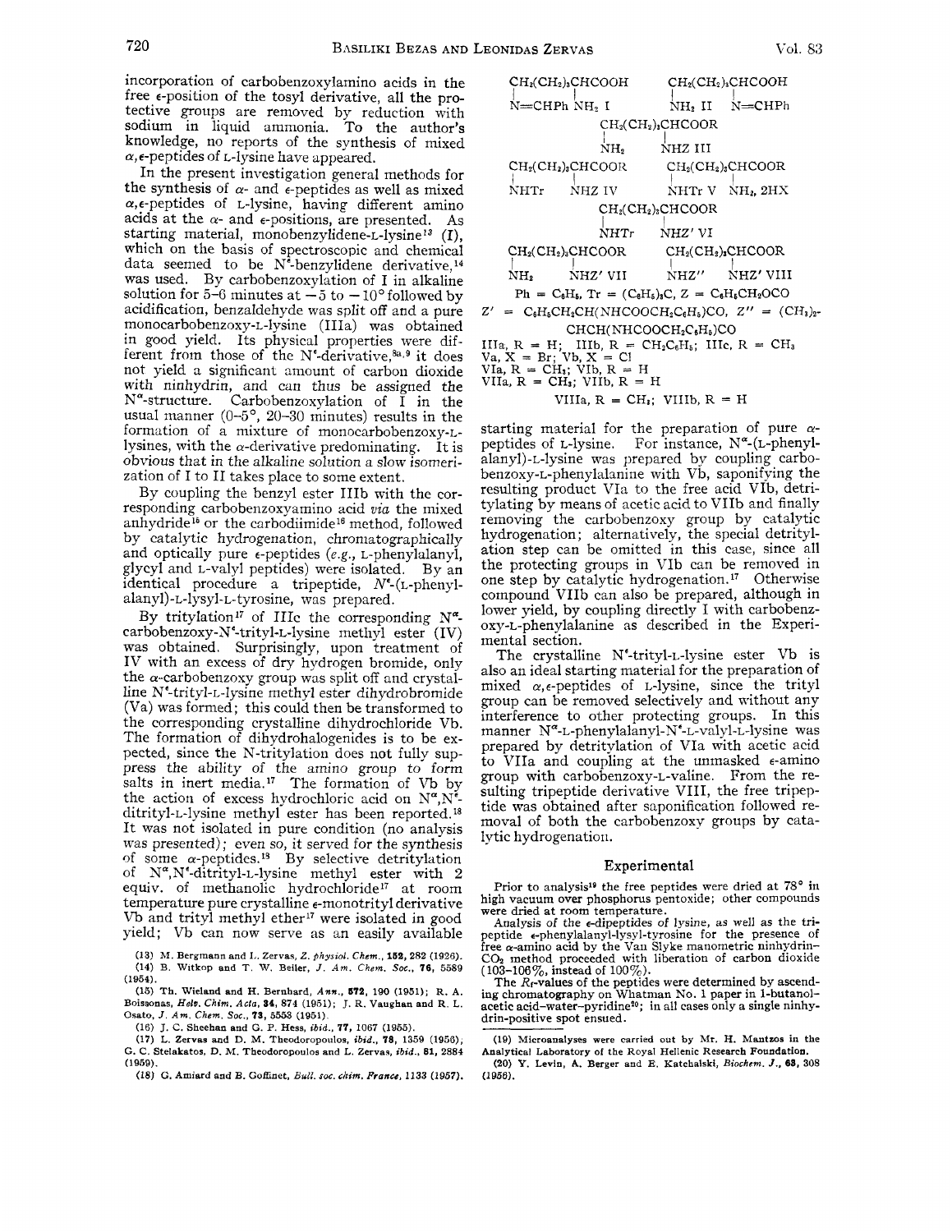$N^{\epsilon}$ -Benzylidene-L-lysine (I).--To the chilled solution of 9.1 g. **(0.05** mole) of clysine monohydrochloride in **25** ml. of **2** *N* lithium hydroxide, **5.3** ml. of freshly distilled benzaldehyde was added. After shaking for a very short time, the benzaldehyde disappeared and compound I precipitated out. After standing in the refrigerator for several hours the crystals were filtered off, washed with alcohol and dried over phosphorus pentoxide; yield 10 g. **(82%),** m.p. **206- 208'** dec. (reportedls\*l4 **205-207').** 

 $N^{\alpha}$ -Carbobenzoxy-L-lysine (IIIa).--In 100 ml. of N sodium hydroxide, chilled to  $-5^{\circ}$ , 23.4 g. (0.1 mole) of I was dissolved. Immediately after, and while the temperature of the solution was kept between  $-5$  and  $-10^{\circ}$ ,  $150$  ml. of 1 *N* sodium hydroxide, precooled to  $-5^{\circ}$ , and **17** ml. of freshly prepared carbobenzoxychloride were added in two portions and over a period of **5** to **6** minutes under vigorous stirring. The mixture was stirred for 10 minutes more at **-5** to -10'. Stirring was further continued at room temperature for another **10** minutes, concd. hydrochloric acid (25 ml.) was added and the mixture was heated<br>for 5 minutes at 50° and extracted twice with ether. The<br>water layer was adjusted to  $pH$  6.2<sup>21</sup> and concentrated<br>*in vacuo* to a volume of approximately 100 ml. ing in the ice-box for many hours, the crystals were filtered off and washed with a small quantity of cold water; yield<br>20 g. (71%), m.p. 232–233°, m.p. 235–237° after recrystal-<br>lization from water,  $[\alpha]^{35}D - 12.2$ ° (c 5.6 in 0.2 *N* hydrochloric acid).

*Anal.* Calcd. for C<sub>14</sub>H<sub>20</sub>O<sub>4</sub>N<sub>2</sub> (280.3): C, 60.0; H, 7.2; N, 10.0. Found: C, 59.8; H, 7.3; N, 9.9.

N<sup>a</sup>-Carbobenzoxy-L-lysine Benzyl Ester (IIIb).---A mixture of **2.8** g. (0.01 mole) of IIIa, **1.8** g. (0.01 mole) of benzenesulfonic acid and **15** ml. of benzyl alcohol was heated on a steam-bath until they were completely dissolved. centrated by distillation on a steam-bath. The removal of the solvent and the addition of fresh carbon tetrachloride was continued until the distillate was free of water. Upon adding anhydrous ether and cooling in the refrigerator, the crys talline benzenesulfonate of IIIb separated out; yield **5** g. (940/0), m.p. **90-92'.** After recrystallization from ethanol-ether the m.p. was raised to 96-98', **[&]I'D -17.5' (c 5.6**  in methanol).

Anal. Calcd. for C<sub>27</sub>H<sub>32</sub>O<sub>7</sub>N<sub>2</sub>S (528.6): N, 5.3. Found: **N, 5.2.** 

Ne-Glycyl-L-lysine.-To a solution of **2.65** g. (0.005 mole) of benzenesulfonate of IIIb in **20** ml. of pure tetrahydro-furan and 1.4 ml. of triethylamine, 1.05 g. carbobenzoxyglycine and **1.1** g. of N,N'-dicyclohexylcarbodiimide were added. The urea derivative began to precipitate within a few minutes; it was filtered off (1 g.), after the solution had been left at room temperature for **12** hours. The filtrate was evaporated to dryness, the residue dissolved in **150** ml. of ethyl acetate and the solution washed successively with dilute hydrochloric acid, potassium hydrogen carbonate diute nyaroculous acid, potassium sylucose trated to a and water, dried over sodium sulfate and concentrated to a volume of 50 ml. On standing in the refrigerator, 2 g. **(72%)** volume of  $\sqrt{2\%}$  of  $N^{\alpha}$ -carbobenzoxy- $N^{\epsilon}$ -carbobenzoxyglycyl)-L-ly-<br>sine benzyl ester separated out, m.p. 95-98°. After recrystallization from ethyl acetate or alcohol the m.p. was 98-100'.

*Anal.* Calcd. for CalH~~O~Na **(561.6):** C, **66.4;** H, **6.25; N,7.5.**  Found: C,66.4; **H,6.4;** N, **7.4.** 

The suspension of 2.2 g. (0.004 mole) of the above substance in a mixture of 40 ml. of ethanol-acetic acid (1:1) was hydrogenated in the presence of palladium black catawas hydrogenated in the presence of palladium black cata-lyst. The filtrate was evaporated to dryness *in vacuo*. The residue was dissolved in water and evaporated again to dryness. Upon dissolving the remainder in hot abs.<br>alcohol (20 ml.) and 2 drops of water, and standing in the<br>refrigerator, 0.8 g. (77%) of e-glycyl-L-lysine monoacetate<br>was obtained, m.p. 205-207°, [ $\alpha$ ]<sup>26</sup>D – 6.8° (*c Rr* 0.18 (reported10~z2 m.p. **198-200').** 

**(22) The specific rotation of this compound given by D.** M. **Theo**doropoulos in *J. Org. Chem.*, 23, 140 (1958), is in error (private com**munication of Dr.** D. **Theodoropoulos).** 

*Anal.* Calcd. for C<sub>10</sub>H<sub>21</sub>O<sub>6</sub>N<sub>3</sub> (263.3): C, 45.6; H, 8.0; N, 16. Found: C, 45.8; H, 7.7; N, 15.9.

When this hydrogenation was carried out in the presence of one equivalent of hydrochloric acid, tglycyl-L-lysine monohydrochloride was obtained; yield **93%,** m.p. 239- **240"** after recrystallization from hot ethanol and a few drops of water,  $[\alpha]^{22}D - 7.5^{\circ}$  (c 3.2 in water).

*Anal.* Calcd. for CsH180,NaCl **(239.7):** C, **40.1;** H, **7.6;**  N, **17.5.** Found: C,40.0; **H,7.6;** N, **17.5.** 

N<sup>e</sup>-L-Valvl-L-lysine. N<sup>a</sup>-Carbobenzoxy-N<sup>e</sup>-(carbobenzoxy-L-valy1)-L-lysine benzyl ester was first prepared in the same way as that described for the comparable glycyl derivative; the yield in pure substance (recrystallized from abs. ethanol) was **50%,** m.p. **157-159'.** 

Anal. Calcd. for C<sub>24</sub>H<sub>41</sub>O<sub>7</sub>N<sub>3</sub> (603.7): N, 6.95. Found: N, **7.1.** 

The free peptide was prepared by catalytic hydrogenolysis (Pd) of the above compound in acetic acid solution, and was isolated as the acetate; yield, 90%, m.p. **208-210'**  (after recrystallization from ethanol), *[CY]%* **+27.8" (c 3.2** in water), **Rf 0.36.** 

Anal. Calcd. for C<sub>18</sub>H<sub>27</sub>O<sub>5</sub>N<sub>8</sub> (305.4): N, 13.7. Found: N, **13.8.** 

**Ne-L-Phenylalanyl-L-lysine.-A** solution of **1.55** g. **(0.005**  mole) of **carbobenzoxy-L-phenylalanine** and **0.7** ml. **of**  triethylamine in 10 ml. of dry chloroform was cooled to  $-5'$ and **0.47** ml. of ethyl chloroformate was added. After **15**  minutes at  $-5^{\circ}$ , the solution was added to a solution of 2.2 g. of benzenesulfonate of IIIb in 10 ml. of chloroform and **0.7**  ml. of triethylamine. The reaction was allowed to proceed at room temperature for **5** hours. The chloroform solution was washed successively with dilute hydrochloric acid, potassium hydrogen carbonate, water, dried over sodium sulfate, and evaporated to dryness *in vacuo.* Complete removal of traces of chloroform was ensured by the addition of some methanol, and evaporation again to dryness. The crystalline residue N<sup>a</sup>-carbobenzoxy-N<sup>2</sup>-(carbobenzoxy-**L-phenylalanyl)-L-lysine** benzyl ester was triturated with ether, filtered off, and recrystallized from ethanol; yield **2**  g. **(60%),** m.p. **153-155'.** 

*Anal.* Calcd. for CssHa07Na **(651.7.):** C, **70.05;** H, **6.3;** N, **6.45.** Found: C, **70.05;** H, **6.5;** N, **6.3.** 

The catalytic (Pd) hydrogenolysis of this compound in ethanol solution containing one equivalent of 1 *N* HC1, followed by concentration of the solution to dryness *in vacuo*, yielded 71% of crystalline peptide monohydrochlo-<br>ride, m.p. 216-218° after recrystallization from ethanol,  $[\alpha]^{25}D + 50.0^{\circ}$  (*c* 4.9 in water),  $R_f$  0.46.

*Anal.* Calcd. for C<sub>16</sub>H<sub>24</sub>O<sub>1</sub>N<sub>3</sub>Cl(329.8): C, 54.6; H, 7.3; N, 12.7. <br>N, 12.7. Found: C, 54.65; H, 7.3; N, 12.7.

Na-Carbobenzoxy-Ne-( **carbobenzoxy-L-phenylalanyl)-** Llysine.-The corresponding benzyl ester, prepared as described above **(2.6** g., **0.004** mole), was dissolved in a mixture of **20** ml. of dioxane, **20** ml. of methanol and **2.5** ml. of **5** *N* sodium hydroxide. After standing at room temperature for **12** hours, the solution was diluted with water and concentrated *in vacuo* at room temperature until most of the dioxane and methanol were removed. Traces of unsaponified material were filtered off. Upon acidification, **2 g.**  (89%) of the product were obtained; needles, m.p.  $166-168$ <sup>o</sup> (after recrystallization from alcohol),  $[\alpha]^{22}D +4.7^{\circ}$ **(c 5.5** in methanol).

Anal. Calcd. for C<sub>31</sub>H<sub>35</sub>O<sub>7</sub>N<sub>3</sub> (561.6): N, 7.5. Found: N, **7.4.** 

Ne-L-Phenylalanyl-L-lysyl-L-tyrosine. N<sup>a</sup>-Carbobenzoxy-N(-(carbobenzoxy- **L-phenylalanyl)-L-lysyl-** L- tyrosyl benzyl ester was first prepared by coupling the preceding acid, m.p. 166-168°, with *L*-tyrosine benzyl ester by the carbodiimide method as described above; yield **50%,** m.p. **173-174'** after recrystallization from ethanol.

Anal. Calcd. for C<sub>47</sub>H<sub>50</sub>O<sub>9</sub>N<sub>4</sub> (814.6): N, 6.9. Found: N, **6.8.** 

The above tripeptide derivative (0.815 **g.,** 0.001 mole) was catalytically (Pd) hydrogenated in ethanol-water **(2:** 1) in the presence of 1 equiv. of hydrochloric acid, as usual.<br>The filtrate was evaporated to dryness *in vacuo*; upon adding<br>abs. acetone and standing in the refrigerator, 0.4 g. (80%)<br>of the hydrochloride of the peptide wa **120°,** *Rt* 0.82.

**<sup>(21)</sup> If carbobenzoxychloride is added at longer time intervals and if the temperature is above**  $-5^{\circ}$ **, N<sup>e</sup>-carbobenzoxy-L-lysine which is sparingly soluble in water precipitates out in varying but small quan**tities; in such cases, the  $\epsilon$ -isomer is removed by filtration and the isolation of the  $\alpha$ -isomer from the filtrate continues as described.